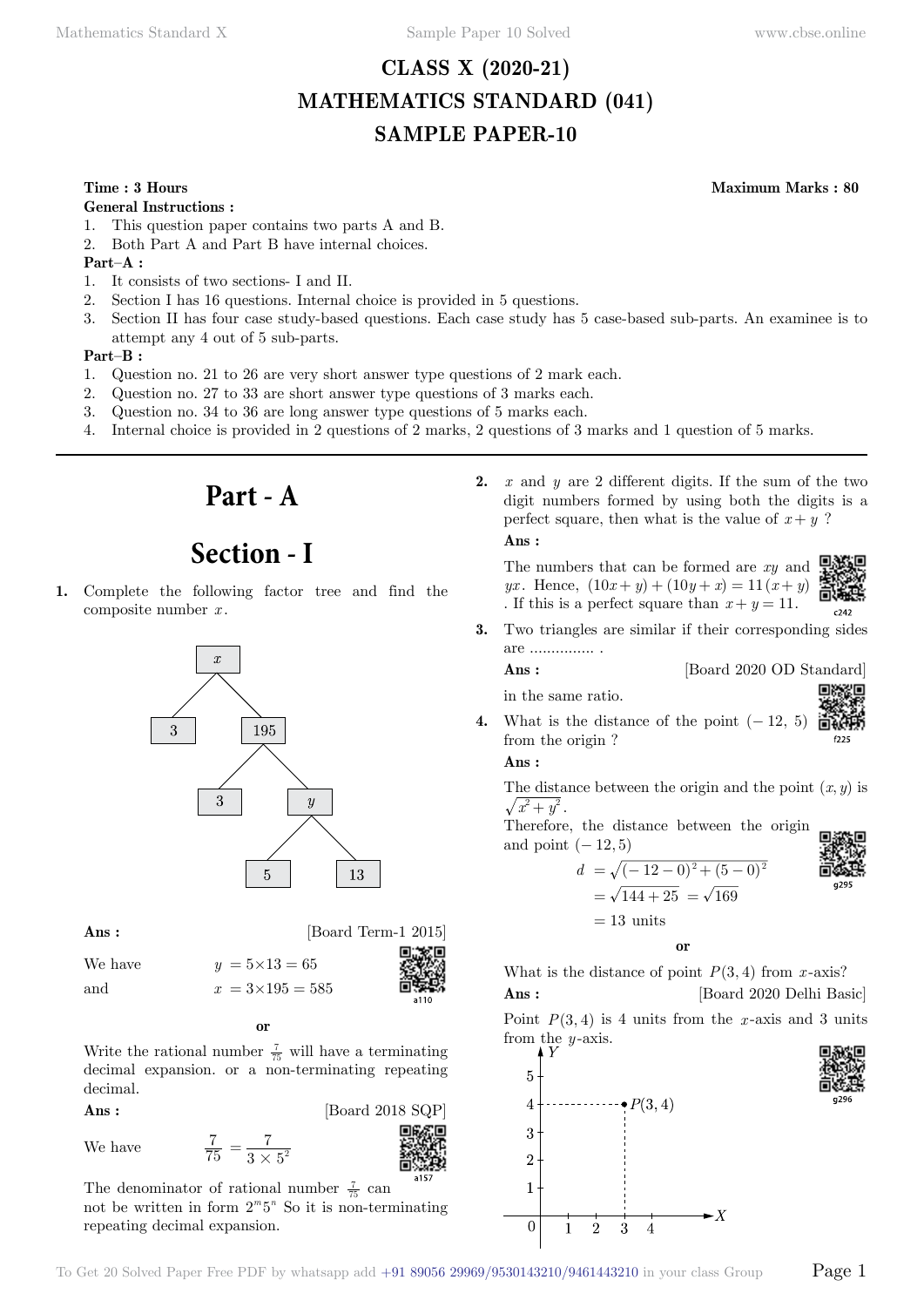**Ans :**

We have 
$$
\cos A = \frac{4}{5}
$$

We know that, 
$$
\cos A = \frac{\text{Base}}{\text{Hypotenuse}} = \frac{4}{5}
$$

Perpendicular  $=\sqrt{5^2 - 4^2} = \sqrt{25 - 16} = 3$ Now,  $\tan A = \frac{\text{Perpendicular}}{\text{Base}} = \frac{3}{4}$ 

- 
- **6.** If  $\sin \theta \cos \theta = 0$ , then find the value of  $(\sin^4 \theta + \cos^4 \theta)$  **Ans :**

We have,  $\sin \theta - \cos \theta = 0$  $\sin \theta = \cos \theta$  $\sin \theta = \sin (90^\circ - \theta)$  $\theta = 90^{\circ} - \theta \Rightarrow \theta = 45^{\circ}$ Now,  $\sin^4\theta + \cos^4\theta = \sin^4 45^\circ + \cos^4 45^\circ$ 

$$
= \left(\frac{1}{\sqrt{2}}\right)^4 + \left(\frac{1}{\sqrt{2}}\right)^4 = \frac{1}{4} + \frac{1}{4} = \frac{1}{2}
$$

i198

**7.** The .......... of an object viewed, is the angle formed by the line of sight with the horizontal when it is above the horizontal level, i.e., the case when we raise our head to look at the object.

 **Ans :**

angle of elevation

 **o**

The .......... of an object viewed, is the angle formed by the line of sight with the horizontal when it is below the horizontal level, i.e., the case when we lower our head to look at the object.

 **Ans :**

angle of depression

**8.** Two concentric circles are of radii 10 cm and 8 cm, then find the length of the chord of the larger circle which touches the smaller circle.

 **Ans :**

Let O be the centre of the concentric circles of radii 10 cm and 8 cm, respectively. Let *AB* be a chord of the larger circle touching the smaller circles at *P*.

Then,  $AP = PB$  and  $OP \perp AB$ 



Applying Pythagoras theorem in  $\triangle OPA$ , we have  $OA^2 = OP^2 + AP^2$ 

$$
100 = 64 + AP2
$$
  
AP<sup>2</sup> = 100 - 64 = 36  $\Rightarrow$  AP = 6 cm  
AB = 2AP = 2 × 6 = 12 cm  
or

In given figure, if  $\angle AOB = 125^{\circ}$ , then find the angle  $\angle COD$  ?



# **Ans :**

We know that, a quadrilateral circumscribing a circle subtends supplementary angles at the centre of the circle.

i.e. 
$$
\angle AOB + \angle COD = 180^{\circ}
$$

$$
125^{\circ} + \angle COD = 180^{\circ}
$$

$$
\angle COD = 180^{\circ} - 125^{\circ} = 55^{\circ}
$$

To find a point *P* on the line segment  $AB = 6$  cm, such that  $\frac{AP}{AB} = \frac{2}{5}$ , in which ratio the line segment *AB* is divided.

**Ans :** [Board Term-2 2012]

The line segment *AB* is divided in the ratio  $AP : PB = 2 : (5 - 2) = 2 : 3$ 



# **o**

A line Segment *AB* is divided at point *P* such that  $\frac{PB}{AB} = \frac{3}{7}$ , then find the ratio *AP* : *PB*.

$$
Ans: \qquad \qquad [\text{Board Term-2, 2012}]
$$

Here,  $AB = 7, PB = 3$ Thus  $AP = AB - PB = 7 - 3 = 4$  $AP : PB = 4 : 3$ 

**10.** Find the area of circle that can be inscribed in a square of side 10 cm.

$$
Ans: \qquad \qquad [\text{Board Term-2 2012}]
$$

Radius of the circle  $=$   $\frac{10}{2}$  = 5 cm



Area of the circle,

$$
\pi r^2 = \pi \times (5)^2 = 25\pi \, cm^2
$$

**11.** If the radius of a circle is doubled, what about its area?

**Ans :** [Board Term-2 2012]

Let the radius of the circle be  $r$ , then area will be  $\pi r^2$ 1114

Now if radius is doubled,

Area = 
$$
\pi (2r)^2 = 4\pi r^2 = 4 \times \pi r^2
$$

The area will be 4 times the area of the first circle.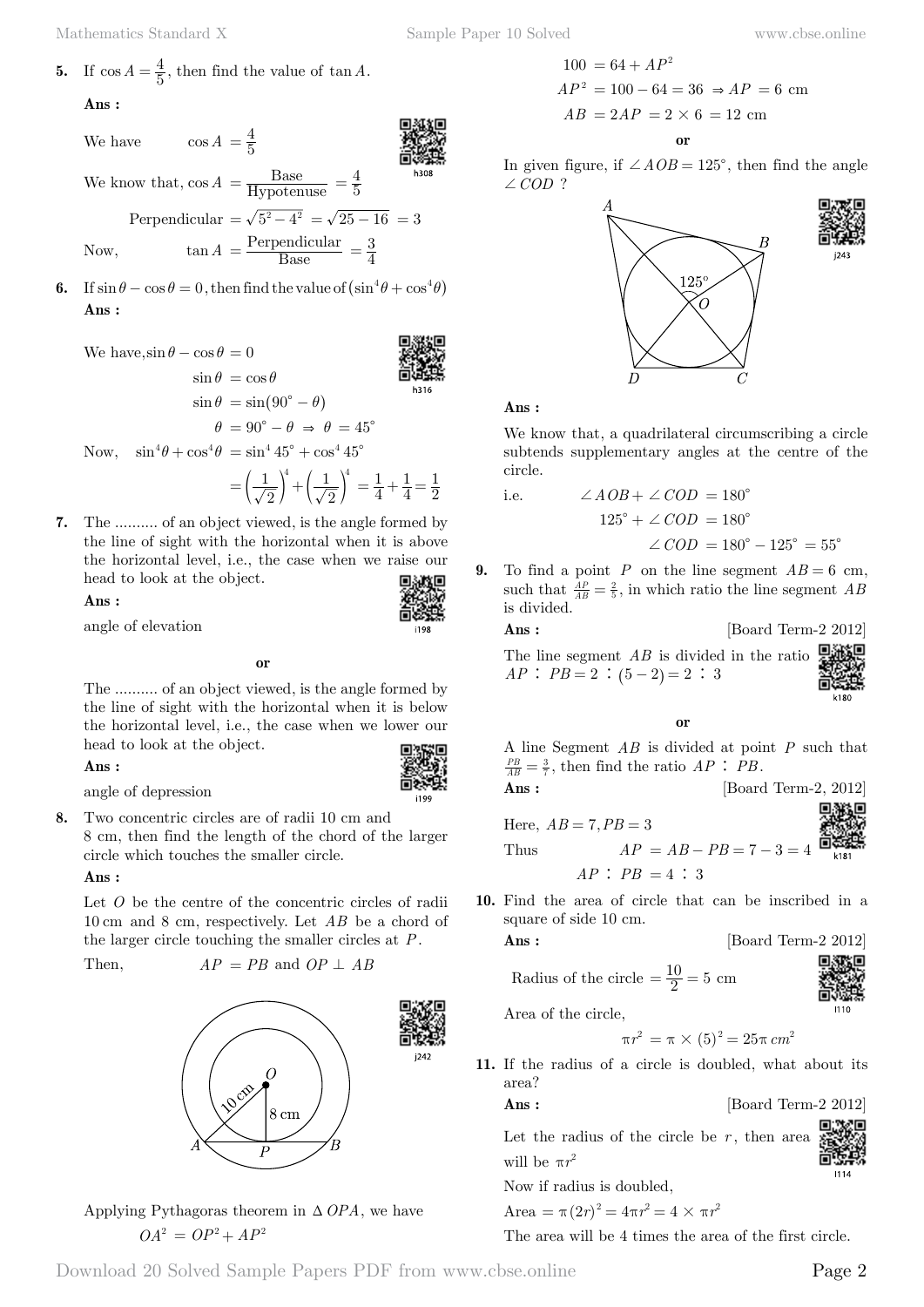**Ans :**

For finding the popular size of ready made garments, mode is the best measure of central tendency.



**13.** For the following distribution find the sum of lower limits of the median class and modal class.

| Class     | $0 - 5$ | $5 - 10$ | $10-15$   15-20 | $120-25$ |
|-----------|---------|----------|-----------------|----------|
| Frequency | 10      | 15       | റ്റ             | Q        |

 **Ans :**



Here,

| Class     | Frequency | Cumulative frequency |
|-----------|-----------|----------------------|
| $0-5$     | 10        | 10                   |
| $5 - 10$  | 15        | 25                   |
| $10-15$   | 12        | 37                   |
| $15 - 20$ | 20        | 57                   |
| $20 - 25$ | 9         | 66                   |

Now,  $\frac{N}{2} = \frac{33}{2} = 33$ , which lies in the interval 10-15. Therefore, lower limit of the median class is 10.

The highest frequency is 20, which lies in the interval 15-20. Therefore, lower limit of modal class is 15. Hence, required sum is  $10 + 15 = 25$ .

Thus (b) is correct option.

**14.** A bag contains 3 red and 2 blue marbles. If a marble is drawn at random, then find the probability of drawing a blue marble.

### **Ans :**

There are 5 marbles in the bag. Out of these 5 marbles one can be choose in 5 ways. Since, the bag contains 2 blue marbles. Therefore, one blue marble can be drawn in 2 ways.

| $n(S) = 5$ |  |
|------------|--|
| $n(E) = 2$ |  |

| $\prime$<br>ı<br>ı<br>ız<br>ř |
|-------------------------------|

Required probability,

$$
P(E) = \frac{n(E)}{n(S)} = \frac{2}{5}
$$

**15.** A card is drawn at random from a well-shuffled pack of 52 cards. Find the probability of getting a red king. **Ans :** [Board 2020 OD Basic]

Total no. of cards, 
$$
n(S) = 52
$$
  
\nNumber of red kings,  $n(E) = 2$   
\n $P(\text{a red king})$ ,  $P(E) = \frac{n(E)}{n(S)} = \frac{2}{52}$ 

 $=\frac{1}{26}$ 

**16.** A box contains 90 discs, numbered from 1 to 90. If one disc is drawn at random from box, find the probability that it bears a prime number less than 23.

**Ans :** [Board Term-2, 2012]

Number of possible outcomes,

$$
n(S) = 90
$$

Prime numbers less than 23 are 2, 3, 5, 7, 11, 13, 17, 19. Number of favourable outcomes

$$
n(E) = 8
$$
  
 $P(\text{prime no. less than 23})$ 

$$
P(E) = \frac{n(E)}{n(S)} = \frac{8}{90} = \frac{4}{45}
$$



# **Section II**

**Case study-based questions are compulsory. Attempt any 4 sub parts from each question. Each question carries 1 mark.**

 $\left( S\right)$ 

**17.** Pyramid, in architecture, a monumental structure constructed of or faced with stone or brick and having a rectangular base and four sloping triangular sides meeting at an apex. Pyramids have been built at various times in Egypt, Sudan, Ethiopia, western Asia, Greece, Cyprus, Italy, India, Thailand, Mexico, South America, and on some islands of the Pacific Ocean. Those of Egypt and of Central and South America are the best known.



The volume and surface area of a pyramid with a square base of area  $a^2$  and height h is given by

$$
V = \frac{ha^2}{3}
$$
 and  $S = a^2 + 2a\sqrt{(\frac{a}{2})^2 + h^2}$ 

 $v = \frac{3}{3}$  and  $s = a + za\sqrt{\frac{1}{2}} + h$ <br>A pyramid has a square base and a volume of  $3y^3 + 18y^2 + 27y$  cubic units.

- (i) If its height is *y* , then what polynomial represents the length of a side of the square base ?
	- (a)  $9(y+3)$
	- (b)  $9(y+3)^2$
	- (c)  $3(y + 3)$
	- (d)  $3(y+3)^2$



(ii) If area of base is 576 metre, what is the side of base?

| $(a)$ 24 metre | $(b)$ 16 metre |
|----------------|----------------|
| $(c)$ 13 metre | $(d)$ 12 metre |

- (iii) What is the height of pyramid at above area of base ?
	- (a) 4 metre (b) 6 metre
	- (c)  $5$  metre (d)  $12$  metre
- (iv) What is the ratio of length of side to the height ?

| (a) | $\frac{1}{5}$ | (b) $\frac{2}{5}$<br>(d) $\frac{24}{5}$ |  |
|-----|---------------|-----------------------------------------|--|
| (c) | $rac{5}{24}$  |                                         |  |

(v) What is surface area of pyramid ? (a) 800  $m^2$  (b) 2400  $m^2$ (c)  $1200 \text{ m}^2$  (d)  $1600 \text{ m}^2$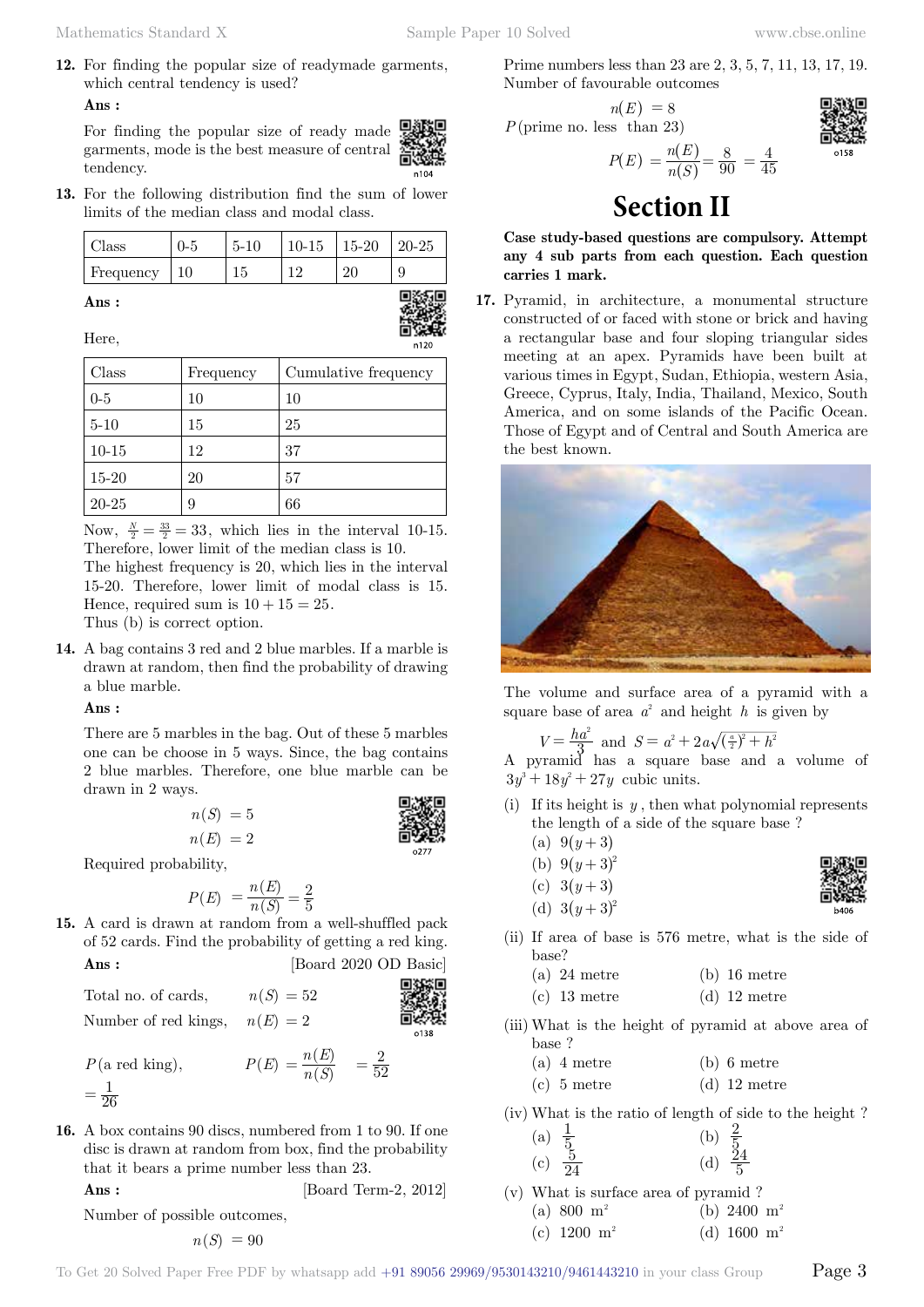#### **Ans :**

(i) 
$$
V(y) = 3y^3 + 18y^2 + 27y
$$

$$
= 3y(y^2 + 6y + 9)
$$

$$
= 3y(y + 3)^2
$$

If *y* represent height, then comparing its volume with standard volume, we have

$$
h\frac{a^2}{3} = 3y(y+3)^2
$$

$$
y\frac{a^2}{3} = 3y(y+3)^2
$$

$$
a^2 = 9(y+3)^2
$$

$$
a = 3(y+3)
$$

Thus (c) is correct option.

(ii)  $a^2 = 576 \Rightarrow a = 24$  unit Thus (a) is correct option. a. (iii) At  $a = 24$  meter,

$$
24 = 3(y+3)
$$
  
\n
$$
8 = y+3
$$
  
\n
$$
y = 5
$$
 metre  
\nThus (c) is correct option.  
\nb. (iv) We have  $a = 24$  and  $y = 5$ .

$$
\frac{a}{y} = \frac{24}{5}
$$

Thus (c) is correct option.

(v) We have  $S = a^2 + 2a\sqrt{(\frac{a}{2})^2 + h^2}$ c. We have  $a = 24$  and  $y = 5$ . Thus  $S = 24^2 + 2 \times 24 \sqrt{(\frac{24}{2})^2 + 5}$ 

Thus  
\n
$$
S = 24^{2} + 2 \times 24\sqrt{\frac{24}{2}} + 5^{2}
$$
\n
$$
= 2 \times 24 (12 + \sqrt{12^{2} + 5^{2}})
$$
\n
$$
= 48 (12 + 13)
$$
\n
$$
= 1200 \text{ m}^{2}
$$
\nThus (c) is correct option.

Thus (c) is correct option.

**18.** Optimal pricing strategy : The director of the Blue Rose Theatre must decide what to charge for a ticket to the comedy drama. If the price is set too low, the theatre will lose money; and if the price is too high, people won't come. From past experience she estimates that the profit  $P$  from sales (in hundreds) can be approximated by  $P(x) = -x^2 + 22x - 40$  where x is the cost of a ticket and  $0 \le x \le 25$  hundred rupees.



(i) What is the lowest cost of a ticket that would allow the theatre to break even? (a) Rs 3 hundred (b) Rs 4 hundred

$$
D_2 9
$$
hundred (b) 1634 mlnu  
(c) 1634 hundu

(c) Rs 2 hundred (d) Rs 1 hundred

- (ii) What is the highest cost that the theatre can charge to break even?
	- (a) Rs 16 hundred (b) Rs 14 hundred
	- (c) Rs 4 hundred (d) Rs 20 hundred
- (iii)If theatre charge Rs 4 hundred for each ticket, what is the profit/loss ?
	- (a) Loss Rs 1600 (b) Profit Rs 1600
	- (c) Loss Rs 3200 (d) Profit Rs 3200
- (iv) If theatre charge Rs 25 hundred for each ticket, what is the profit/loss ?
	- (a) Loss Rs 11500 (b) Profit Rs 8500
	- (c) Loss Rs 8500 (d) Profit Rs 11500
- (v) What is the maximum profit which can be earned by theatre ?

| (a) Rs $4000$ |  |  | (b) Rs $8100$ |
|---------------|--|--|---------------|
|---------------|--|--|---------------|

(c) Rs 6100 (d) Rs 4200

#### **Ans :**

(i) At break even  $P(x) = 0$ , thus  $-x^2 + 22x - 40 = 0$  $x^2 - 22x + 40 = 0$ 

$$
\mathbf{B}_{\text{max}}
$$

回激回

$$
(x-2)(x-20) = 0 \Rightarrow x = 2, 20
$$

Thus (c) is correct option.

(ii) Theatre can charge Rs 20 hundred also. This is also break even point.

Thus (d) is correct option.

(iii) At,  $x = 4$ , we have

$$
P(2) = -(4)^{2} + 22 \times 4 - 40 = 32
$$

Thus (d) is correct option.

(iv) At,  $x = 25$ , we have

$$
P(5) = -(25)^{2} + 22 \times 25 - 40 = -115
$$
Thus (a) is correct option.

(v) We have  $P(x) = -x^2 + 22x - 40$ Rearranging the profit equation we have

$$
P(x) = -(x^2 - 22x + 121 - 81)
$$
  
= -(x - 11)<sup>2</sup> + 81

From above equation it is clear that maximum value of above equation is 81.

Thus (b) is correct option.

**19.** Ajay, Bhigu and Colin are fast friend since childhood. They always want to sit in a row in the classroom . But teacher doesn't allow them and rotate the seats row-wise everyday. Bhigu is very good in maths and he does distance calculation everyday. He consider the centre of class as origin and marks their position on a paper in a co-ordinate system. One day Bhigu make the following diagram of their seating position.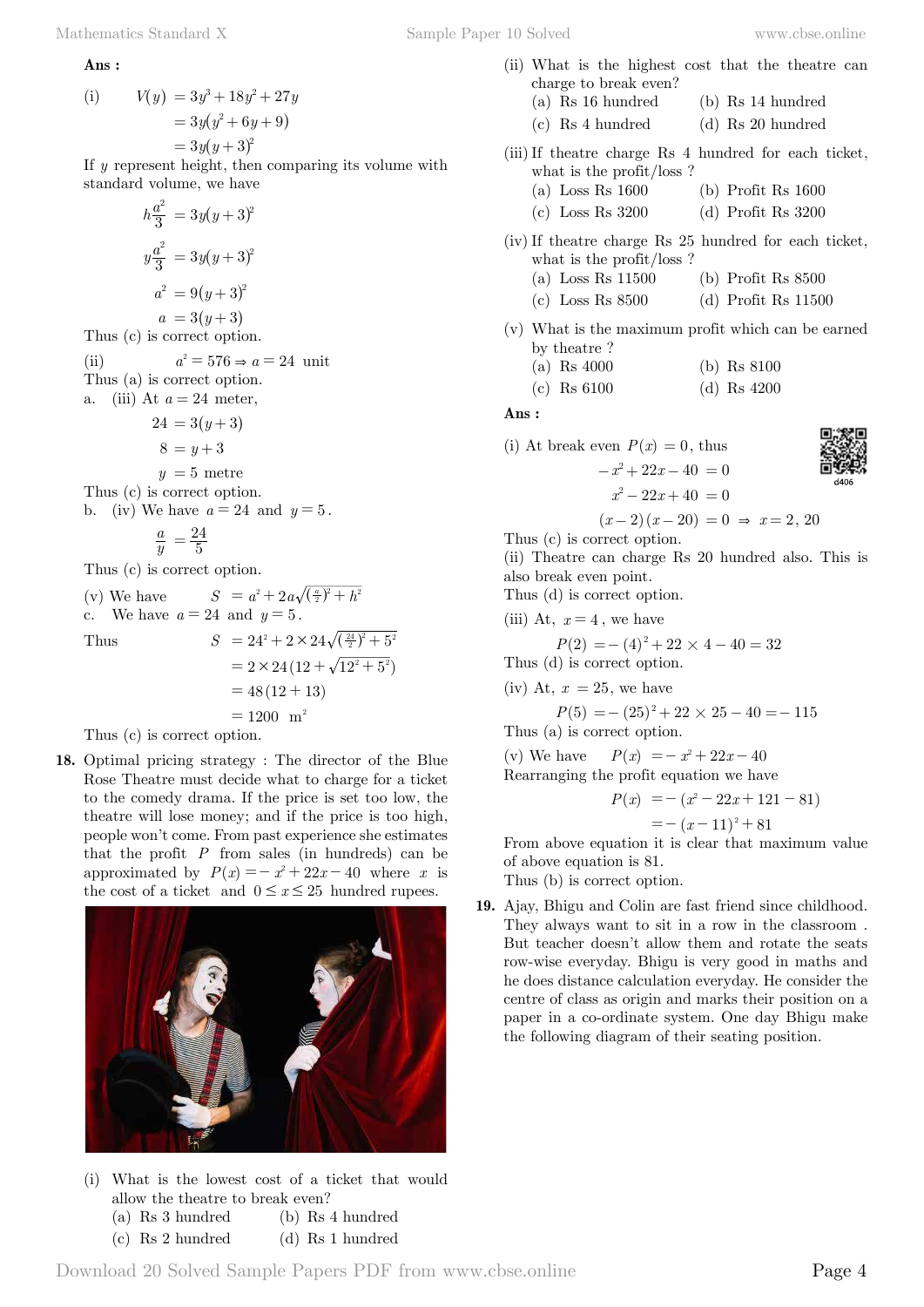

(i) What are the coordinates of point A? (a)  $(2, 2)$  (b)  $(2, -2)$ 

(c) 
$$
(-2,2)
$$
 (d)  $(-2,-2)$ 



- (ii) What is the distance of point *A* from origin ?
	- (a) 8 (b)  $2\sqrt{2}$
	- (c) 4 (d)  $4\sqrt{2}$
- (iii) What is the distance between *A* and *B* ? (a)  $3\sqrt{19}$  (b)  $3\sqrt{5}$ 
	- (c)  $\sqrt{17}$  (d)  $2\sqrt{5}$
- (iv) What is the distance between *B* and *C* ? (a)  $3\sqrt{19}$  (b)  $3\sqrt{5}$

(c)  $2\sqrt{17}$  (d)  $2\sqrt{5}$ 

(v) A point *D* lies on the line segment between points *A* and B such that  $AD:DB = 4:3$ . What are the the coordinates of point *D* ?

(a) 
$$
\left(\frac{10}{7}, \frac{2}{7}\right)
$$
 (b)  $\left(\frac{2}{7}, \frac{7}{7}\right)$   
(c)  $\left(-\frac{10}{7}, -\frac{2}{7}\right)$  (d)  $\left(-\frac{2}{7}, -\frac{7}{7}\right)$ 

 **Ans :**

(i) It may be seen easily from figure that coordinates of point *A* are  $(-2, 2)$ .

Thus (c) is correct option.

(ii) 
$$
OA = \sqrt{(0+2)^2 + (0-2)^2} = 2\sqrt{2}
$$
  
Thus (b) is correct option.

(iii) It may be seen easily from figure that coordinates of point *A* are  $(-1, -2)$ .

$$
AB = \sqrt{(-2+1)^2 + (2+2)^2}
$$
  
=  $\sqrt{1+4^2} = \sqrt{17}$ 

Thus (c) is correct option.

(iv) It may be seen easily from figure that coordinates of point  $A$  are  $(0, 3)$ .

$$
BC = \sqrt{(-1-3)^2 + (-2-0)^2}
$$
  
=  $\sqrt{4^2 + 4} = 2\sqrt{5}$ 

Thus (d) is correct option. (v) We have  $A(-2, 2)$  and  $B(-1, -2)$ 

$$
\frac{m}{n} = \frac{4}{3}
$$
\n
$$
x = \frac{mx_2 + nx_1}{m+n} = \frac{-1(4) + 3(-2)}{4+3} = \frac{-10}{7}
$$
\n
$$
y = \frac{my_2 + hy_1}{m+n} = \frac{-2(4) + 3(2)}{4+3} = \frac{-2}{7}
$$

Thus (c) is correct option.

 $\Delta$ 

**20.** The advantages of cone bottom tanks are found in nearly every industry, especially where getting every last drop from the tank is important. This type of tank has excellent geometry for draining, especially with high solids content slurries as these cone tanks provide a better full-drain solution. The conical tank eliminates many of the problems that flat base tanks have as the base of the tank is sloped towards the centre giving the greatest possible full-drain system in vertical tank design.



Rajesh has been given the task of designing a conical bottom tank for his client. Height of conical part is equal to its radius. Length of cylindrical part is the 3 times of its radius. Tank is closed from top. The cross section of conical tank is given below.



- (i) If radius of cylindrical part is taken as 3 meter, what is the volume of above conical tank ?
	- (a)  $120\pi \text{ m}^3$  (b)  $90\pi \text{ m}^3$ (c)  $60\pi$  m<sup>3</sup> (d)  $30\pi$  m<sup>3</sup>
- (ii) What is the area of metal sheet used to make this conical tank ? Assume that tank is covered from top.

(a)  $27(7+\sqrt{2})\pi$  m<sup>2</sup> (b)  $9(7+\sqrt{2})\pi$  m<sup>2</sup>

(c) 
$$
27(5+\sqrt{2})\pi
$$
 m<sup>2</sup> (d)  $9(5+\sqrt{2})\pi$  m<sup>2</sup>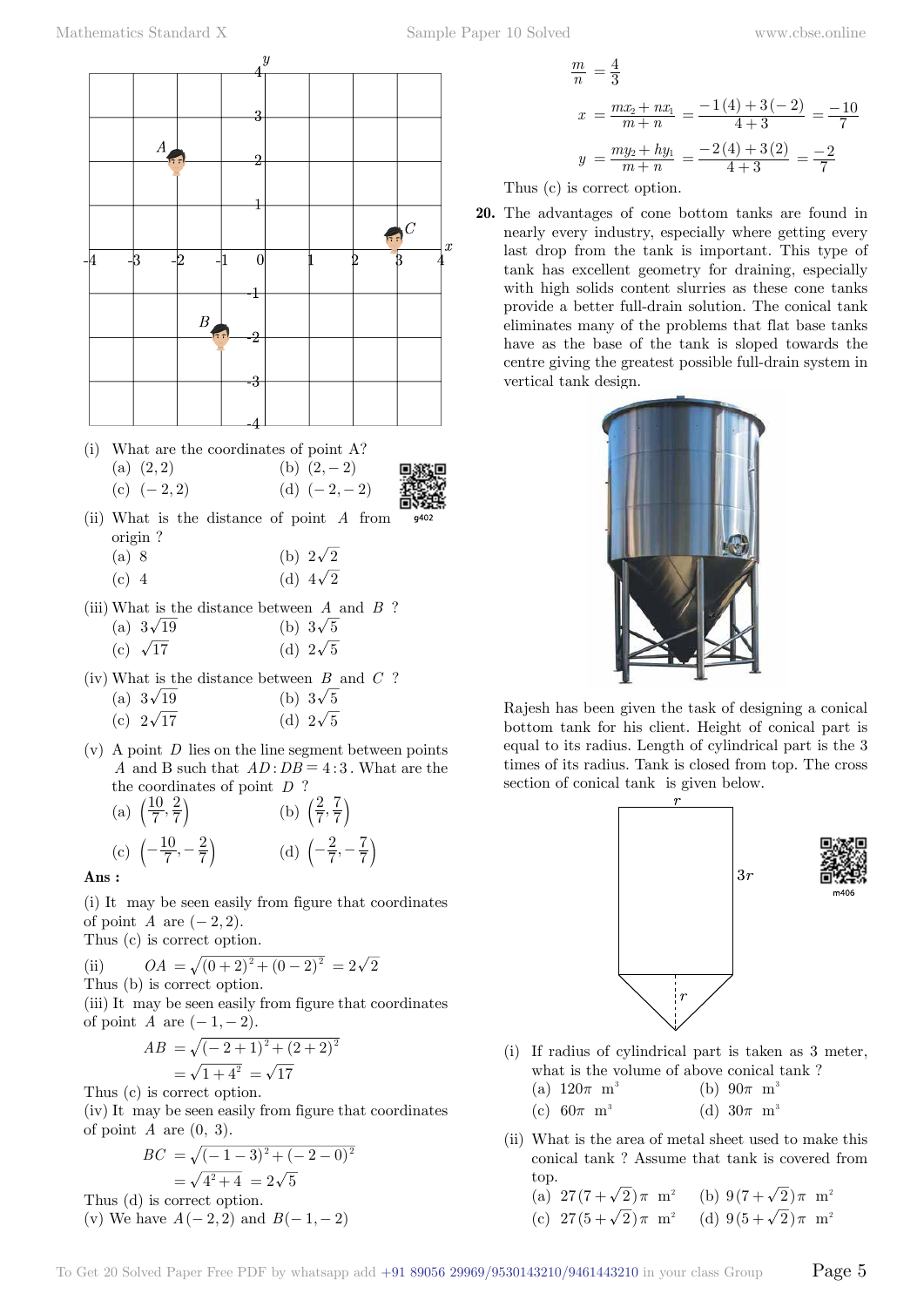$= 3000$  per sq. meter

(iii) What is the ratio of volume of cylindrical part to the volume of conical part?

| (a) 6             | $(b)$ 9           |
|-------------------|-------------------|
| (c) $\frac{1}{6}$ | (d) $\frac{1}{9}$ |

(iv) The cost of metal sheet is Rs 2000 per square meter and fabrication cost is 1000 per square meter. What is the total cost of tank ?

(a) Rs 
$$
27000(7+\sqrt{2})\pi
$$
 (b) Rs  $54000(7+\sqrt{2})\pi$ 

- (c) Rs  $27000(5+\sqrt{2})\pi$  (d) Rs  $54000(5+\sqrt{2})\pi$
- (v) A oil is to be filled in the tank. The density of oil is 1050 kg per cubic meter. What is the weight of oil filled in tank ?
	- (a) 195 Tonne (b) 200 Tonne
	- (c) 297 Tonne (d) 174 Tonne

#### **Ans :**

(i) Length of cylindrical part is three times of radius of conical part and height of conical part is equal to its radius.

If we assume *r* be the common radius of cylindrical part and conical part, height of conical part will be *r* and length of cylindrical part will be 3*r* .

Volume of conical tank  $=$  Volume of cylindrical part + Volume of conical part

$$
= \pi r^2 l + \frac{1}{3} \pi r^2 h
$$
  
=  $\pi r^2 \cdot 3r + \frac{1}{3} \pi r^2 \cdot r$   
=  $3\pi r^3 + \frac{1}{3} \pi r^3 = \frac{10}{3} \pi r^3$   
=  $\frac{10}{3} \pi (3)^3 = 90 \pi$  m<sup>3</sup>

Thus (b) is correct option.

(ii) Surface area of tank,  $=$  SA of top  $+$ CSA of cylinder  $+$ CSA of cone

$$
= \pi r^2 + 2\pi r l + \pi r \sqrt{h^2 + r^2}
$$
  
=  $\pi r^2 + 2\pi r \cdot 3r + \pi r \sqrt{r^2 + r^2}$   
=  $\pi r^2 + 6\pi r^2 + \sqrt{2} \pi r^2$   
=  $(1 + 6 + \sqrt{2}) \pi r^2$   
=  $(7 + \sqrt{2}) \pi (3)^2$   
=  $9(7 + \sqrt{2}) \pi$  m<sup>2</sup>  
Thus (b) is correct option.

(iii)Volume of cylindrical part

$$
= \pi r^2 l
$$
  
=  $\pi r^2 \cdot 3r = 3\pi r^3$   
Volume of conical part =  $\frac{1}{3}\pi r^2 h$ 

$$
=\frac{1}{3}\pi r^2 r = \frac{1}{3}\pi r^3
$$

Ratio of volume of cylindrical part to conical part

$$
=\frac{3\pi r^3}{\frac{1}{3}\pi r^3}=9
$$

Thus (b) is correct option.

 $Volume$ 

(iv)Surface area of sheet used =  $9(7+\sqrt{2})\pi$  m<sup>2</sup> Total cost  $=$  Cost of sheet  $+$  Fabrication cost  $= 2000 + 1000$ 

Total cost of tank = 
$$
9(7 + \sqrt{2})\pi \times 3000
$$
  
=  $27000(7 + \sqrt{2})\pi$   
Thus (c) is correct option.

(v) Volume of tank i.e. volume of oil  $= 90 \pi \text{ m}^3$ 

Density of oil  $= 1050 \text{ kg}$  per cubic meter

Weight of oil  $= 90\pi \times 1050$ 

$$
= 90 \times \frac{22}{7} \times 1050
$$

 $= 90 \times 22 \times 150$ 

$$
= 297000 \text{ kg} = 297 \text{ Tonne}
$$

Thus (c) is correct option.

# **Part - B**

# **All questions are compulsory. In case of internal choices, attempt anyone.**

**21.** If two positive integers *p* and *q* are written as  $p = a^2 b^3$ and  $q = a^3b$ , where *a* and *b* are prime numbers than verify  $LCM(p, q) \times HCF(q, q) = pq$ **Ans :** [Sample Paper 2017]

$$
\mathbf{S} = \mathbf{S} \mathbf{S} = \mathbf{S} \mathbf{S}
$$

We have 
$$
p = a^2 b^3
$$

$$
= a \times a \times b \times b \times b
$$

and  $q = a^3b = a \times a \times a \times b$ 

Now LCM  $(p, q) = a \times a \times a \times b \times b \times b$ 

$$
= a^3 b^3
$$

and  $\text{HCF } (p, q) = a \times a \times b$ 

$$
\frac{1}{2}
$$

$$
= a2 b
$$
  
LCM  $(p, q) \times$ HCF  $(p, q) = a3 b3 \times a2 b$   
 $= a5 b4$   
 $= a2 b3 \times a3 b$   
 $= pq$ 

**22.** Sum of the ages of a father and the son is 40 years. If father's age is three times that of his son, then find their respective ages.

#### **Ans :** [Board Term-1 2015]

Let age of father and son be *x* and *y* respectively.

 $x = 30$  and  $y = 10$ 

$$
x + y = 40
$$
 ...(1)  

$$
x = 3y
$$
 ...(2)

Solving equations  $(1)$  and  $(2)$ , we get

$$
\begin{array}{c}\n\text{D} & \text{M} \\
\text{M} & \text{M} \\
\text{M} & \text{M} \\
\text{M} & \text{M} \\
\text{M} & \text{M} \\
\text{M} & \text{M} \\
\text{M} & \text{M} \\
\text{M} & \text{M} \\
\text{M} & \text{M} \\
\text{M} & \text{M} \\
\text{M} & \text{M} \\
\text{M} & \text{M} \\
\text{M} & \text{M} \\
\text{M} & \text{M} \\
\text{M} & \text{M} \\
\text{M} & \text{M} \\
\text{M} & \text{M} \\
\text{M} & \text{M} \\
\text{M} & \text{M} \\
\text{M} & \text{M} \\
\text{M} & \text{M} \\
\text{M} & \text{M} \\
\text{M} & \text{M} \\
\text{M} & \text{M} \\
\text{M} & \text{M} \\
\text{M} & \text{M} \\
\text{M} & \text{M} \\
\text{M} & \text{M} \\
\text{M} & \text{M} \\
\text{M} & \text{M} \\
\text{M} & \text{M} \\
\text{M} & \text{M} \\
\text{M} & \text{M} \\
\text{M} & \text{M} \\
\text{M} & \text{M} \\
\text{M} & \text{M} \\
\text{M} & \text{M} \\
\text{M} & \text{M} \\
\text{M} & \text{M} \\
\text{M} & \text{M} \\
\text{M} & \text{M} \\
\text{M} & \text{M} \\
\text{M} & \text{M} \\
\text{M} & \text{M} \\
\text{M} & \text{M} \\
\text{M} & \text{M} \\
\text{M} & \text{M} \\
\text{M} & \text{M} \\
\text{M} & \text{M} \\
\text{M} & \text{M} \\
\text{M} & \text{M} \\
\text{M} & \text{M} \\
\text{M} & \text{M} \\
\text{M} & \text{M} \\
\text{M} & \text{M} \\
\text{M} & \text{M} \\
\text{M} & \text{M} \\
\text{M} & \text{M} \\
\text{M} & \text{M} \\
\text{M} & \text{M} \\
\text{M} & \text{M} \\
\text{M} & \text{M} \\
\text{M} & \text
$$

Ages are 30 years and 10 years.

**23.** If  $x = \frac{2}{3}$  and  $x = -3$  are roots of the quadratic equation  $ax^2 + 7x + b = 0$ , find the values of *a* and *b*. **Ans :** [Board Term-2 Delhi 2016]

We have 
$$
ax^2 + 7x + b = 0
$$
 (1)  
Substituting  $x = \frac{2}{3}$  in above equation we obtain

$$
\frac{4}{9}a + \frac{14}{3} + b = 0
$$
\n  
\n**QN**  
\n**QN**  
\n**QN**  
\n**QN**  
\n**QN**  
\n**QN**  
\n**QN**  
\n**QN**  
\n**QN**  
\n**QN**  
\n**QN**  
\n**QN**  
\n**QN**  
\n**QN**  
\n**QN**  
\n**QN**  
\n**QN**  
\n**QN**  
\n**QN**  
\n**QN**  
\n**QN**  
\n**QN**  
\n**QN**  
\n**QN**  
\n**QN**  
\n**QN**  
\n**QN**  
\n**QN**  
\n**QN**  
\n**QN**  
\n**QN**  
\n**QN**  
\n**QN**  
\n**QN**  
\n**QN**  
\n**QN**  
\n**QN**  
\n**QN**  
\n**QN**  
\n**QN**  
\n**QN**  
\n**QN**  
\n**QN**  
\n**QN**  
\n**QN**  
\n**QN**  
\n**QN**  
\n**QN**  
\n**QN**  
\n**QN**  
\n**QN**  
\n**QN**  
\n**QN**  
\n**QN**  
\n**QN**  
\n**QN**  
\n**QN**  
\n**QN**  
\n**QN**  
\n**QN**  
\n**QN**  
\n**QN**  
\n**QN**  
\n**QN**  
\n**QN**  
\n**QN**  
\n**QN**  
\n**QN**  
\n**QN**  
\n**QN**  
\n**QN**  
\n**QN**  
\n**QN**  
\n

$$
a + 42 + 90 = 0
$$
  

$$
4a + 9b = -42
$$
 (2)

Download 20 Solved Sample Papers PDF from [www.cbse.online](http://www.cbse.online) Page 6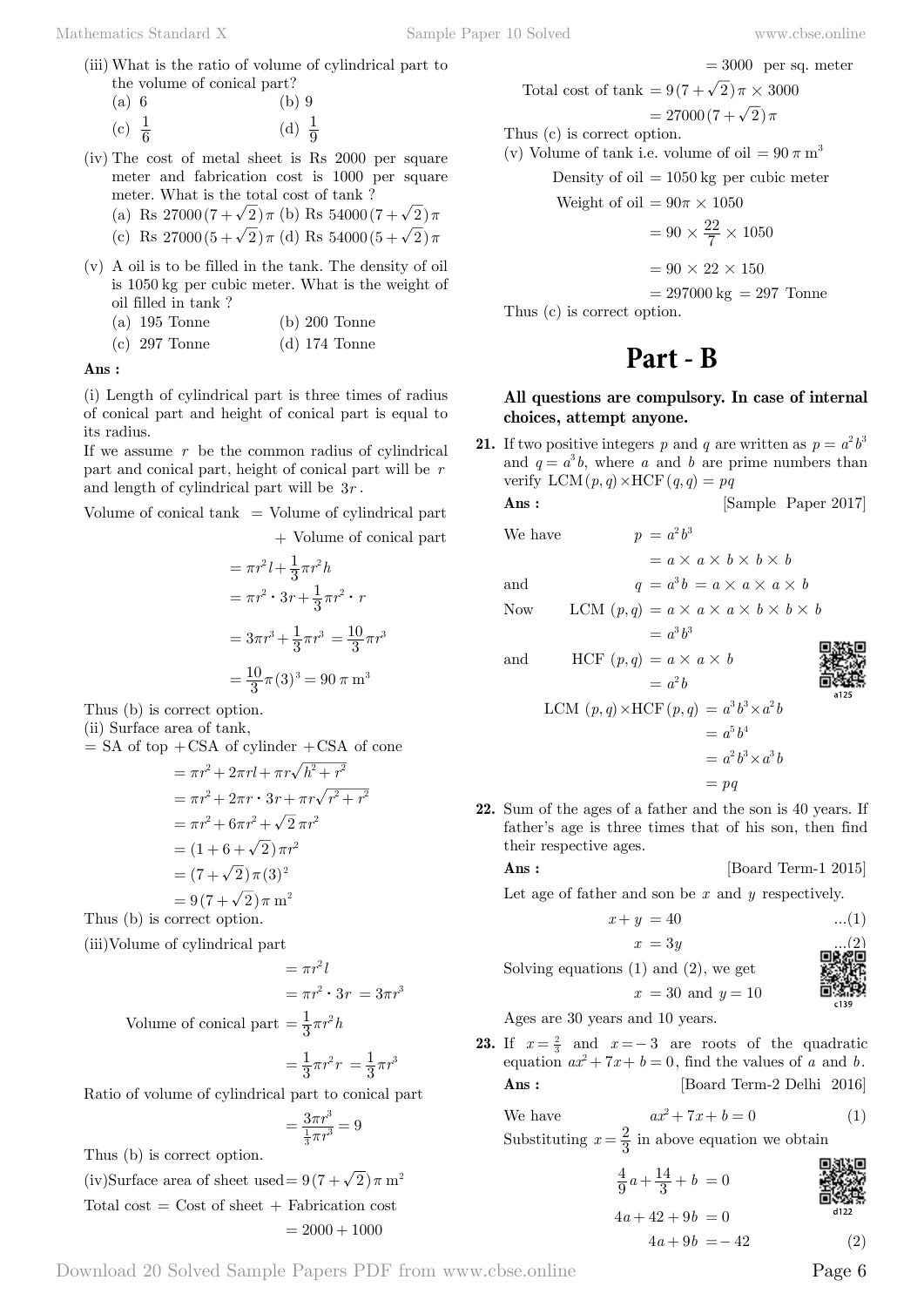and substituting 
$$
x = -3
$$
 in (1) we obtain

$$
9a - 21 + b = 0
$$
  

$$
9a + b = 21
$$
 (3)

Solving (2) and (3), we get  $a = 3$  and  $b = -6$ 

$$
\quad \text{ or } \quad
$$

Find the roots of  $x^2 - 4x - 8 = 0$  by the method of completing square.

 **Ans :** [Board Term-2, 2015]

$$
x^{2}-4x-8=0
$$
  
\n
$$
x^{2}-4x+4-4-8=0
$$
  
\n
$$
(x-2)^{2}-12=0
$$
  
\n
$$
(x-2)^{2}=12
$$
  
\n
$$
(x-2)^{2}=(2\sqrt{3})^{2}
$$
  
\n
$$
x-2=\pm 2\sqrt{3}
$$
  
\n
$$
x = 2 \pm 2\sqrt{3}
$$

Thus  $x = 2 + 2\sqrt{3}$ ,  $2 - 2\sqrt{3}$ 

**24.** In the figure, *PQRS* is a trapezium in which *PQ* || *RS*. On *PQ* and *RS*, there are points *E* and *F* respectively such that *EF* intersects *SQ* at *G* . Prove that  $EQ \times GS = GQ \times FS$ .



**Ans :** [Board Term-1 2016]

In  $\triangle$  *GEQ* and  $\triangle$  *GFS*,

Due to vertical opposite angle,

 $\angle EGO = \angle FGS$ 

Due to alternate angle,

 $\angle EQG = \angle FSG$ 

Thus by AA similarity we have

$$
\Delta GEQ \sim GFS
$$

$$
\frac{EQ}{FS} = \frac{GQ}{GS}
$$

$$
EQ \times GS = GQ \times FS
$$

#### **o**

In the given figure,  $OA \times OB = OC \times OD$ , show that  $\angle A = \angle C$  and  $\angle B = \angle D$ .



We have 
$$
OA \times OB = OC \times OD
$$

$$
\frac{OA}{OD} = \frac{OC}{OB}
$$

Due to the vertically opposite angles,

 $\angle AOD = \angle COB$ 

Thus by SAS similarity we have  $\triangle AOD \sim \triangle COB$ 

Thus 
$$
\angle A = \angle C
$$
 and  $\angle B = \angle D$ , because of corresponding angles of similar triangles.

**25.** Prove that : 
$$
\frac{\sin \theta - 2 \sin^3 \theta}{2 \cos^3 - \cos \theta} = \tan \theta
$$

**Ans :** [Bard Term-1 2015]

$$
\frac{\sin \theta - 2\sin^3 \theta}{2\cos^3 - \cos \theta} = \frac{\sin \theta (1 - 2\sin^2 \theta)}{\cos \theta (2\cos^2 \theta - 1)}
$$

$$
= \frac{\sin \theta (\sin^2 \theta + \cos^2 \theta - 2\sin^2 \theta)}{\cos \theta (2\cos^2 \theta - \sin^2 \theta - \cos^2 \theta)}
$$

$$
= \frac{\tan \theta (\cos^2 \theta - \sin^2 \theta)}{(\cos^2 \theta - \sin^2 \theta)}
$$

$$
= \tan \theta
$$

**26.** The frequency distribution of agricultural h<sub>167</sub> holdings in a village below :

| Area of land (in   1-3   3-5   5-7   7-9   9-11   11-13<br>hectare) |    |    |    |    |  |
|---------------------------------------------------------------------|----|----|----|----|--|
| Number of<br>families                                               | 20 | 45 | 80 | 55 |  |

Find the modal agricultural holding of the village.

**Ans :** [Board Term-1 2012]

Class 5-7 has the maximum frequency 80, therefore this is model class.



回溯

古文字

Here  $l = 5, f = 80, f_0 = 45, h = 2,$ 

$$
f_2=55
$$

Mode, 
$$
M_o = l + \frac{(f - f_0)}{2f - f_0 - f_0} \times h
$$
  
=  $5 + \frac{80 - 45}{160 - 45 - 55} \times 2 = 5 + \frac{35 \times 2}{60}$ 

 $= 6.17$ 

**27.** Prove that  $\sqrt{5}$  is an irrational number.

**Ans :** [Board 2020 OD Standard]

Assume that  $\sqrt{5}$  be a rational number then we have

$$
\sqrt{5} = \frac{a}{b},
$$

where *a* and *b* are co-primes and  $b \neq 0$ .

$$
a = b\sqrt{5}
$$

Squaring both the sides, we have

$$
a^2=5b^2
$$

Thus 5 is a factor of  $a^2$  and in result 5 is also a factor of *a* .

Let  $a = 5c$  where c is some integer, then we have  $a^2 = 25c^2$ 



$$
have \quad OA \times OB
$$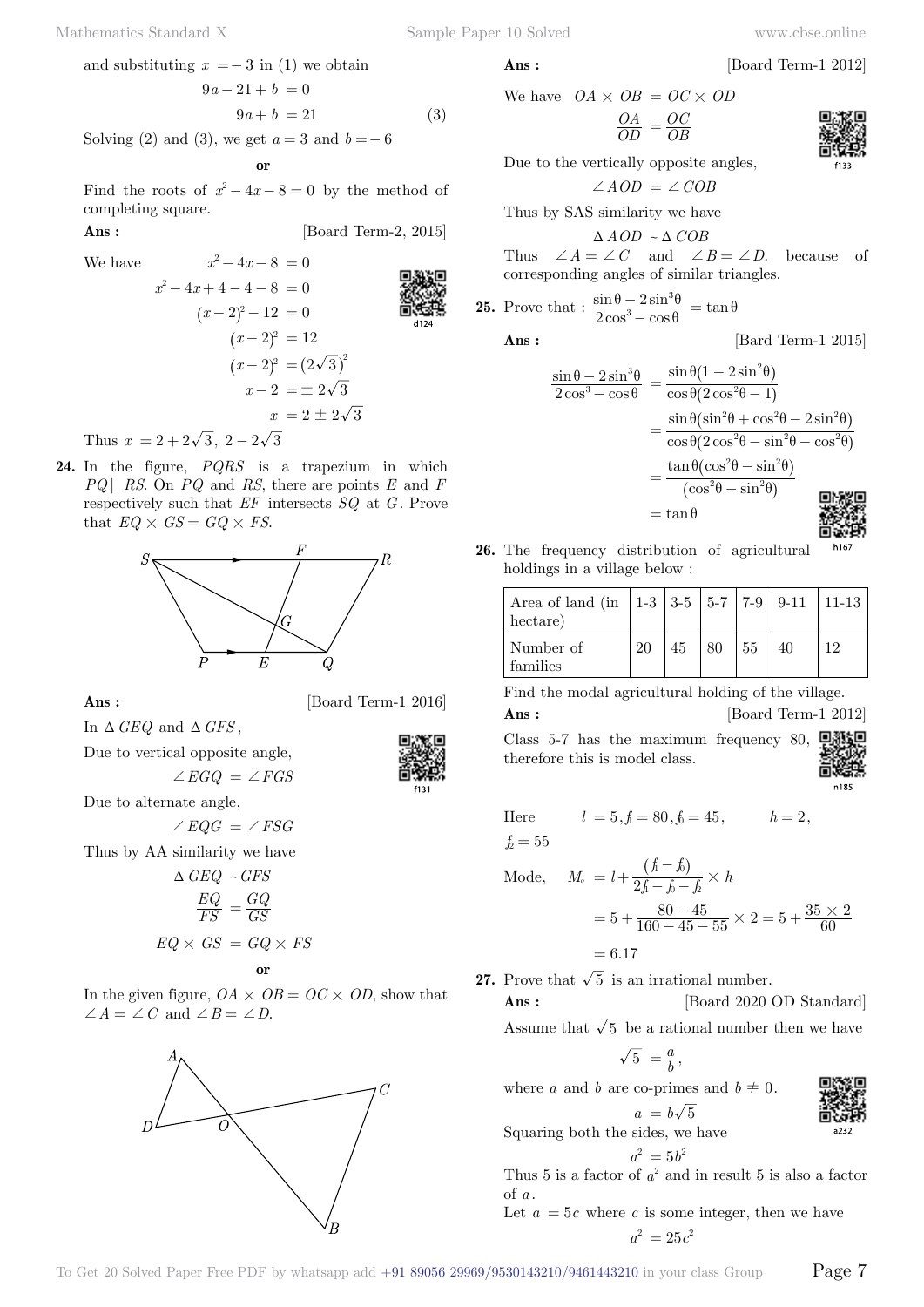Substituting 
$$
a^2 = 5b^2
$$
 we have

$$
5b^2 = 25c^2
$$

$$
b^2 = 5c^2
$$

Thus 5 is a factor of  $b^2$  and in result 5 is also a factor of *b*.

Thus 5 is a common factor of *a* and *b*. But this contradicts the fact that *a* and *b* are co-primes. Thus, our assumption that  $\sqrt{5}$  is rational number is wrong. Hence  $\sqrt{5}$  is irrational.

**28.** A chemist has one solution which is  $50 \times \text{acid}$  and a second which is  $25 \times \text{acid}$ . How much of each should be mixed to make 10 litre of 40  $\times$  acid solution.

$$
Ans: \qquad \qquad [\text{Board Term-1 2015, JRTSY}]
$$

Let 50  $\times$  acids in the solution be *x* and 25  $\times$  of other solution be *y* .

Total volume in the mixture

$$
x + y = 10 \tag{1}
$$

and  $\frac{50}{100}x + \frac{25}{100}y$  $+\frac{25}{100}y = \frac{40}{100} \times 10$ 

$$
2x + y = 16 \qquad \dots (2) 1
$$

[Board Term-1 2015]

Subtracting equation (1) from (2) we have

$$
x\,=6
$$

Substituting this value of  $x$  in equation  $(1)$ we get

$$
6 + y = 10
$$

$$
y = 4
$$

Hence,  $x = 6$  and  $y = 4$ .

**29.** If in  $\triangle ABC$ , *AD* is median and  $AE \perp BC$ , then prove that  $AB^2 + AC^2 = 2AD^2 + \frac{1}{2}BC^2$ .<br>Ans:

As per given condition we have drawn the figure below.



In  $\triangle$  *ABE*, using Pythagoras theorem we have

 $AB^2 = AE^2 + BE^2$  $A D^2 - DE^2 + (BD - DE)^2$  $AB^2 - DE^2 + BD^2 + DE^2 - 2BD \times DE^2$  $= AD^2 + BD^2 - 2BD \times DE$  ...(1)

In 
$$
\Delta AEC
$$
, we have

$$
AC2 = AE2 + EC2
$$
  
=  $(AD2 - ED2) + (ED + DC)2$   
=  $AD2 - ED2 + ED2 + DC2 + 2ED \times DC$   
=  $AD2 + CD2 + 2ED \times CD$   
=  $AD2 + DC2 + 2DC \times DE$  ...(2)

Adding equation (1) and (2) we have

$$
AB^{2} + AC^{2} = 2(AD^{2} + BD^{2})
$$
 (BD = DC)  
= 2AD<sup>2</sup> + 2( $\frac{1}{2}$ BC)<sup>2</sup> (BD =  $\frac{1}{2}$ BC)

 $=2AD^2+\frac{1}{2}BC^2$  Hence Proves

**30.** Prove that 
$$
\frac{\tan^2 A}{\tan^2 A - 1} + \frac{\csc^2 A}{\sec^2 A - \csc^2 A} = \frac{1}{1 - 2\cos^2 A}
$$

**Ans :** [Board 2019 Delhi]

LHS = 
$$
\frac{\tan^2 A}{\tan^2 A - 1} + \frac{\csc^2 A}{\sec^2 A - \csc^2 A}
$$
  
\n=  $\frac{\frac{\sin^2 A}{\cos^2 A}}{\frac{\sin^2 A}{\cos^2 A} - 1} + \frac{\frac{1}{\sin^2 A}}{\frac{1}{\cos^2 A} - \frac{1}{\sin^2 A}}$   
\n=  $\frac{\frac{\sin^2 A}{\cos^2 A}}{\frac{\sin^2 A - \cos^2 A}{\cos^2 A} + \frac{\frac{1}{\sin^2 A - \cos^2 A}}{\cos^2 A \sin^2 A}}$   
\n=  $\frac{\sin^2 A}{\sin^2 A - \cos^2 A} + \frac{\cos^2 A}{\sin^2 A - \cos^2 A}$   
\n=  $\frac{\sin^2 A}{1 - \cos^2 A - \cos^2 A}$   
\n=  $\frac{1}{1 - \cos^2 A - \cos^2 A}$   
\n=  $\frac{1}{1 - 2 \cos^2 A}$   
\n= RHS

If in a triangle  $ABC$  right angled at *B*,  $AB = 6$ units and  $BC = 8$  units, then find the value of  $\sin A \cos C + \cos A \sin C$ .

#### **Ans :** [Board Term-1 2016]

As per question statement figure is shown below.



We have  $AC^2 = 8^2 + 6^2 = 100$ 

Now 
$$
\sin A = \frac{BC}{AC}
$$

$$
AC = 10 \text{ cm}
$$

$$
\begin{array}{c}\n\text{10 m} \\
\text{10 m}\n\end{array}
$$

$$
A = \frac{BC}{AC} = \frac{8}{10};
$$

$$
\cos A = \frac{AB}{AC} = \frac{6}{10}
$$
  
and 
$$
\sin C = \frac{AB}{AC} = \frac{6}{10};
$$

 $\cos C = \frac{BC}{AC}$ 

Thus 
$$
\sin A \cos C + \cos A \sin C = \frac{8}{10} \times \frac{8}{10} + \frac{6}{10} \times \frac{6}{10}
$$
  
=  $\frac{64}{100} + \frac{36}{100}$ 

 $\frac{BC}{AC} = \frac{8}{10}$ 

$$
=\frac{100}{100} = 1
$$

Download 20 Solved Sample Papers PDF from [www.cbse.online](http://www.cbse.online) Page 8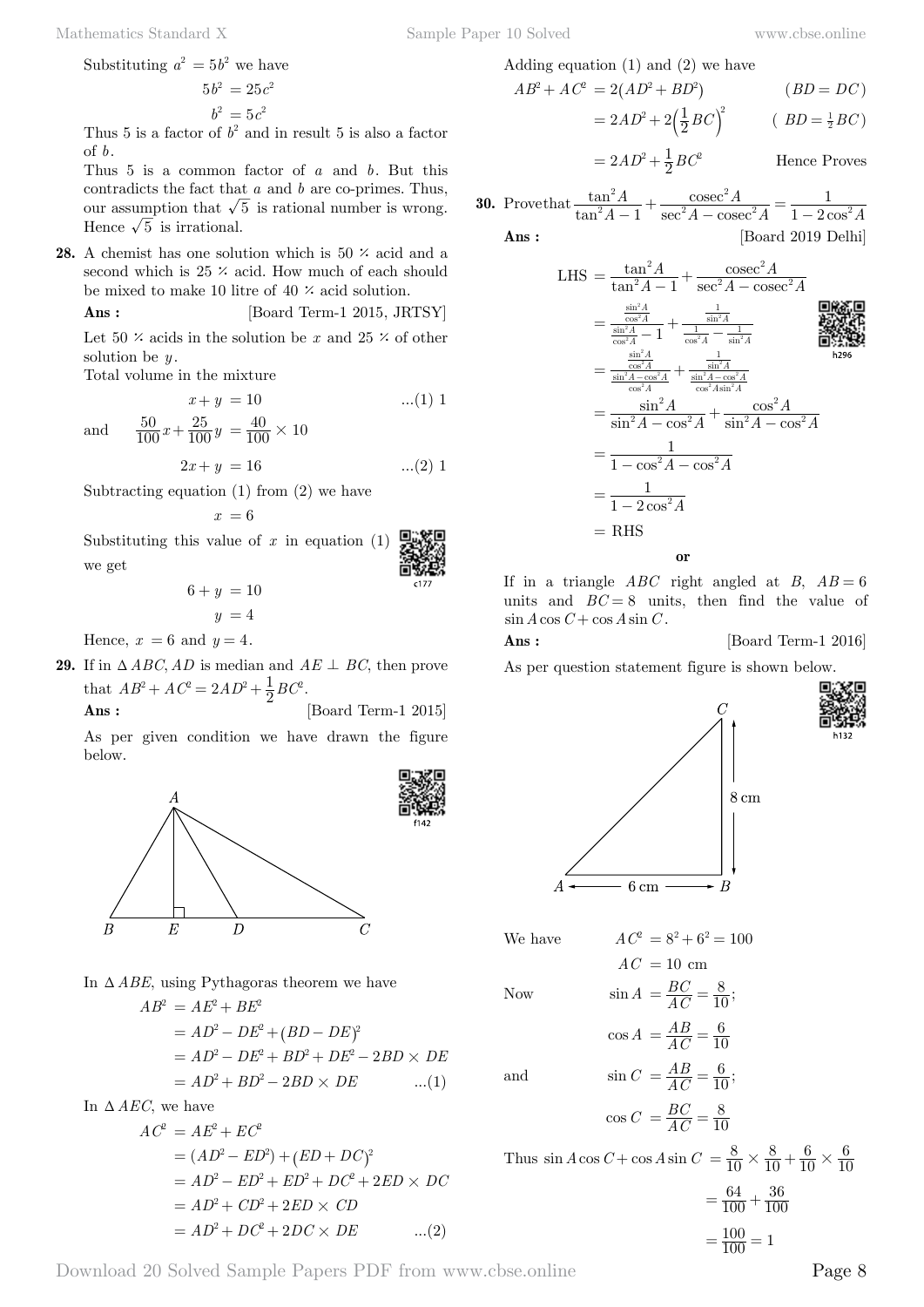**31.** Draw two concentric circle of radii 3 cm and 5 cm. Taking a point on the outer circle, construct the pair of tangents to the inner circle.

**Ans :** [Foreign Set I 2017]

#### **Steps of Construction :**

- 1. Draw a circle with radius 3 cm and centre *O*.
- 2. Draw another circle with centre *O* and radius 5 cm.
- 3. Take a point *P* on the circumference of outer circle and join *O* to *P*.
- 4. Taking *OP* as diameter draw another circle which intersect the smallest circle at *A* and *B* .
- 5. Join *A* to *P* and *B* to *P*. *AP* and *BP* are the required tangents.



 **o**

Draw a line segment *AB* of length 8 cm. Taking *A* as centre, draw a circle of radius 4 cm, and taking *B* as centre draw another circle of radius 3 cm. Construct tangents to each circle of radius centre of the other circle.

 **Ans :** [Board Term-2 Foreign 2017, OD 2014]

### **Steps of Construction :**

- 1. Draw a line segment *AB* of length 8 cm.
- 2. Draw a circle with centre *A* and radius 4 cm.
- 3. Draw another circle with centre *B* and radius 3 cm.
- 4. Taking *AB* as diameter draw another circle, which intersects first two circles at *P* and *Q*, and *R* and *S* .
- 5. Join *B* to *P*, *B* to *Q A*, to *R* and *A* to *S* . Thus *BP*, *BQ*, *AR* and *AS* are the required tangents.



**32.** Adjoining fig, *ABCD* is a trapezium with *AB* || *DC* and  $\angle BCD = 30^{\circ}$ . Fig. *BGEC* is a sector of a circle with centre *C* and  $AB = BC = 7$  cm,  $DE = 4$  cm and  $BF = 3.5$  cm, then find the area of the shaded region. Use  $\pi = \frac{22}{7}$ .



**Ans :** [Board Term-2 OD Compt. 2017]

We have  $AB = 7$  cm  $DE = 4$  cm, and  $BF = 3.5$  cm



Now  $DC = DE + EC = 4 + 7 = 11$  cm

Area of Trapezium *ABCD*

Area<sub>$$
\square
$$</sub> =  $\frac{1}{2}$ (*DC* + *AB*)(*BF*)  
=  $\frac{1}{2}$ (11 + 7) × 3.5 =  $\frac{1}{2}$  × 18 × 3.5

Area of circular sector,

Area<sub>~</sub> = 
$$
\frac{30^{\circ}}{360^{\circ}} \times \frac{22}{7} \times 7 \times 7
$$
  
=  $\frac{1}{12} \times 22 \times 7$ 

 $= 31.5$  cm<sup>2</sup>

 $= 12.83$  cm<sup>2</sup>

Area of shaded region,

$$
\,=\, {\rm Area}_{\scriptscriptstyle \Box} \,-\, {\rm Area}_{\scriptscriptstyle \curvearrowleft}
$$

$$
= 31.5 - 12.83 = 18.67
$$
 cm<sup>2</sup>

**33.** The mode of a distribution is 55 and the modal class is 45-60 and the frequency preceding the modal class is 5 and the frequency after the modal class is 10. Find the frequency of the modal class.

 **Ans :**

$$
Mode, \t Mo = 55
$$

Modal class =  $45 - 60$ 

Frequency of the class preceding,

$$
f = 5
$$

Frequency of the class succeeding the modal class,

$$
f_2\,=10
$$

Let the frequency of modal class be *f* .

 $4 f$ 

Mode 
$$
M_o = l + \frac{f - f_i}{2f - f_i - f_2} \times h
$$

$$
55 = 45 + \frac{f-5}{2f-5-10} \times 15
$$

$$
10 = \left(\frac{f-5}{2f-15}\right) \times 15
$$

$$
\frac{10}{15} = \frac{f-5}{2f-15}
$$

$$
\frac{2}{3} = \frac{f-15}{2f-15}
$$

$$
4f-30 = 3f-15
$$

$$
4f-3f = -15+30 \Rightarrow f = 15
$$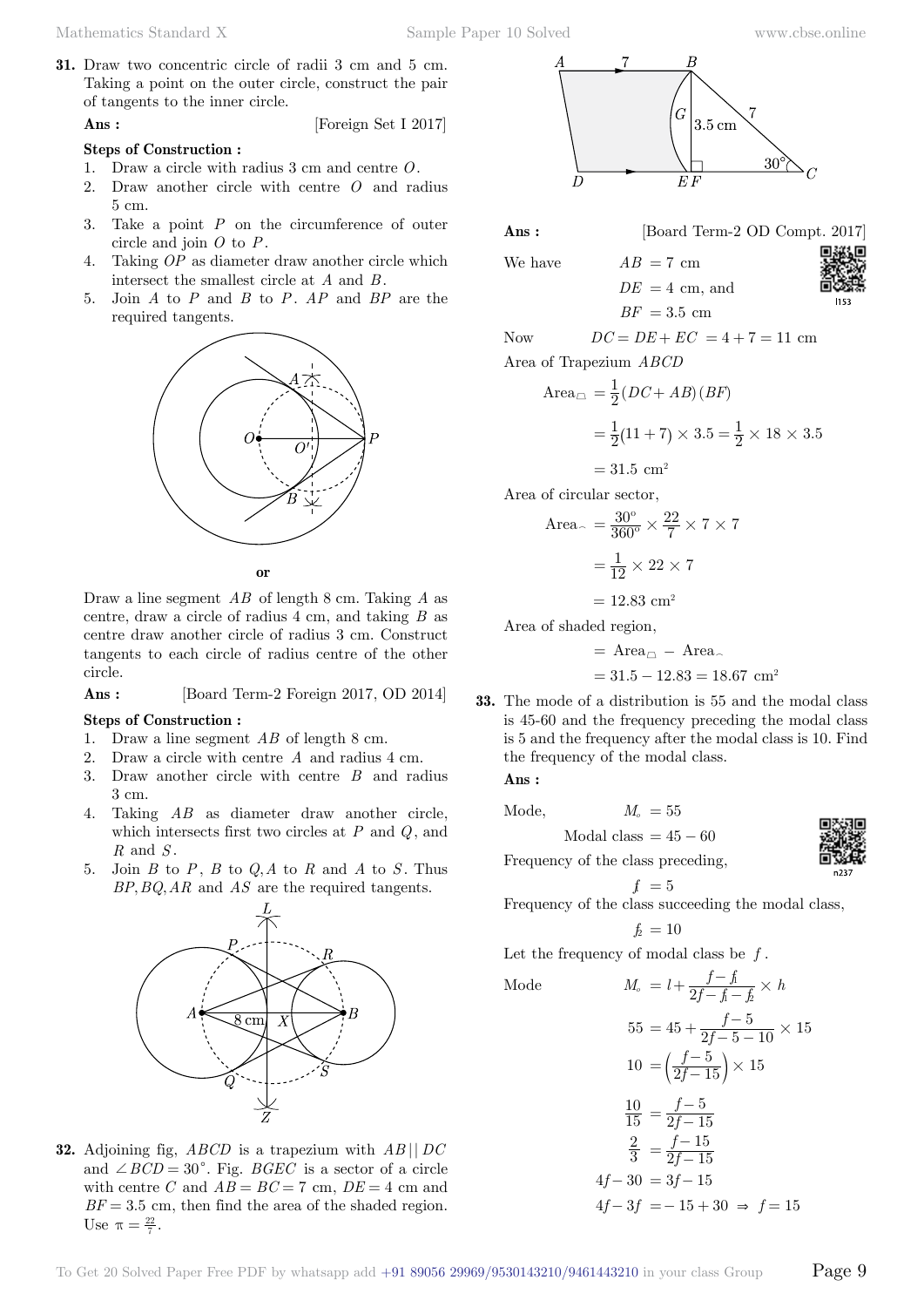**34.** Find the number of terms of the AP  $-12, -9, -6, \dots, 21$ . If 1 is added to each term of this AP, then find the sum of all the terms of the AP thus obtained.

**Ans :** [Board Term-2 2013]

Let the first term be  $a$ , common difference be  $d$ ,  $n$ th term be  $a_n$  and sum of  $n$  term be  $S_n$ 

We have  $a = -12, d = -9 - (-12) = 3$ 

$$
a_n = a + (n-1)d
$$
  
\n
$$
21 = -12 + (n-1) \times 3
$$
  
\n
$$
21 + 12 = (n-1) \times 3
$$
  
\n
$$
33 = (n-1) \times 3
$$
  
\n
$$
n-1 = 11
$$
  
\n
$$
n = 11 + 1 = 12
$$

Now, if 1 is added to each term we have a new AP with  $-12 + 1, -a+1, -6 + 1$ ......21 + 1 Now we have  $a = -11$ ,  $d = 3$  and  $a_n = 22$  and  $n = 12$ 

Sum of this obtained AP,

$$
S_{12} = \frac{12}{2}[-11 + 22]
$$

$$
= 6 \times 11 = 66
$$

Hence the sum of new AP is 66.

**35.** (i) Derive section formula.

(ii) In what ratio does  $(-4, 6)$  divides the line segment joining the point  $A(-6, 4)$  and  $B(3, -8)$ 

**Ans :** [Board Term-2 Delhi 2014]

(i) Section Formula : Let  $A(x_1, y_1)$  and  $B(x_2, y_2)$  are two points. Let  $P(x, y)$  be a point on line, joining *A* and *B*, such that  $\dot{P}$  divides it in the ratio  $m_1$ :  $m_2$ .



**Proof :** Let AB be a line segment joining the points.  $A(x_1, y_1), B(x_2, y_2)$ .

Let *P* divides  $AB$  in the ratio  $m_1$ :  $m_2$ . Let *P* have coordinates  $(x, y)$ .

Draw  $AL, PM, PN, \perp$  to x-axis It is clear form figure, that

$$
AR = LM = OM - OL = x - x_1
$$
  
\n
$$
PR = PM - RM = y - y_1.
$$
  
\nalso,  
\n
$$
PS = ON - OM = x_2 - x
$$
  
\n
$$
BS = BN - SN = y_2 - y
$$

Now 
$$
\triangle APR \sim \triangle PBS
$$
 [AAA]  
Thus  $\frac{AR}{PS} = \frac{PR}{BS} = \frac{AP}{PB}$ 

and  $\frac{AR}{PS}$ 

 $Now$ 

$$
\frac{AR}{PS} = \frac{AP}{PB}
$$
\n
$$
\frac{x - x_1}{x_2 - x} = \frac{m_1}{m_2}
$$
\n
$$
m_2 x - m_2 x_1 = m_1 x_2 - m_1 x
$$
\n
$$
x = \frac{m_1 x_2 + m_2 x_1}{m_1 + m_2}
$$
\n
$$
\frac{PR}{BS} = \frac{AP}{PB}
$$
\n
$$
\frac{y - y_2}{y_2 - y} = \frac{m_1}{m_2}
$$

*BS PR*

$$
y = \frac{m_1 y_2 + m_2 y_1}{m_1 + m_2}
$$

Thus co-ordinates of *P* are  $\left(\frac{m_2x_1 + m_1x_2}{m_1 + m_2},\right)$  $m_1 + m$  $m_2 y_1 + m_1 y_2$  $v_1 + m_2$  $x_2 x_1 + m_1 x_2$  $v_1 + m_2$  $\frac{m_1 x_2}{m_1 + m_2}, \frac{m_2 y_1 + m_1 y_2}{m_1 + m_2}$  $^{+}$  $\left(\frac{m_2x_1+m_1x_2}{m_1+m_2}, \frac{m_2y_1+m_1y_2}{m_1+m_2}\right)$ (ii) Assume that  $(-4, 6)$  divides the line segment

joining the point  $A(-6, 4)$  and  $B(3, -8)$  in ratio  $k:1$ Using section formula for *x* co-ordinate we have

$$
-4 = \frac{k(3) - 6}{k+1}
$$

$$
-4k - 4 = 3k - 6 \Rightarrow k = \frac{2}{7}
$$
  
or

 $(1, -1)$ ,  $(0, 4)$  and  $(-5, 3)$  are vertices of a triangle. Check whether it is a scalene triangle, isosceles triangle or an equilateral triangle. Also, find the length of its median joining the vertex  $(1, -1)$  the mid-point of the opposite side.

# **Ans :** [Board Term-2, 2015]

Let the vertices of  $\triangle ABC$  be  $A(1, -1)$ ,  $B(0, 4)$  and *C* $(-5, 3)$ . Let *D* $(x, y)$  be mid point of *BC*. Now the triangle is shown below.



Using distance formula, we get

 $AB = \sqrt{(1-0)^2 + (-1-4)^2} = \sqrt{1+5^2} = \sqrt{26}$  $BC = \sqrt{(-5-0)^2 + (3-4)^2} = \sqrt{25+1} = \sqrt{26}$  $AC = \sqrt{(-5-1)^2 + (3+1)^2} = \sqrt{36+16} = 2\sqrt{13}$ Since  $AB = BC \neq AC$ , triangle  $\triangle ABC$  is isosceles. Now, using mid-section formula, the co-ordinates of mid-point of *BC* are

$$
x = \frac{-5+0}{2} = -\frac{5}{2}
$$

$$
y = \frac{3+4}{2} = \frac{7}{2}
$$

$$
D(x, y) = \left(-\frac{5}{2}, \frac{7}{2}\right)
$$

Download 20 Solved Sample Papers PDF from [www.cbse.online](http://www.cbse.online) Page 10